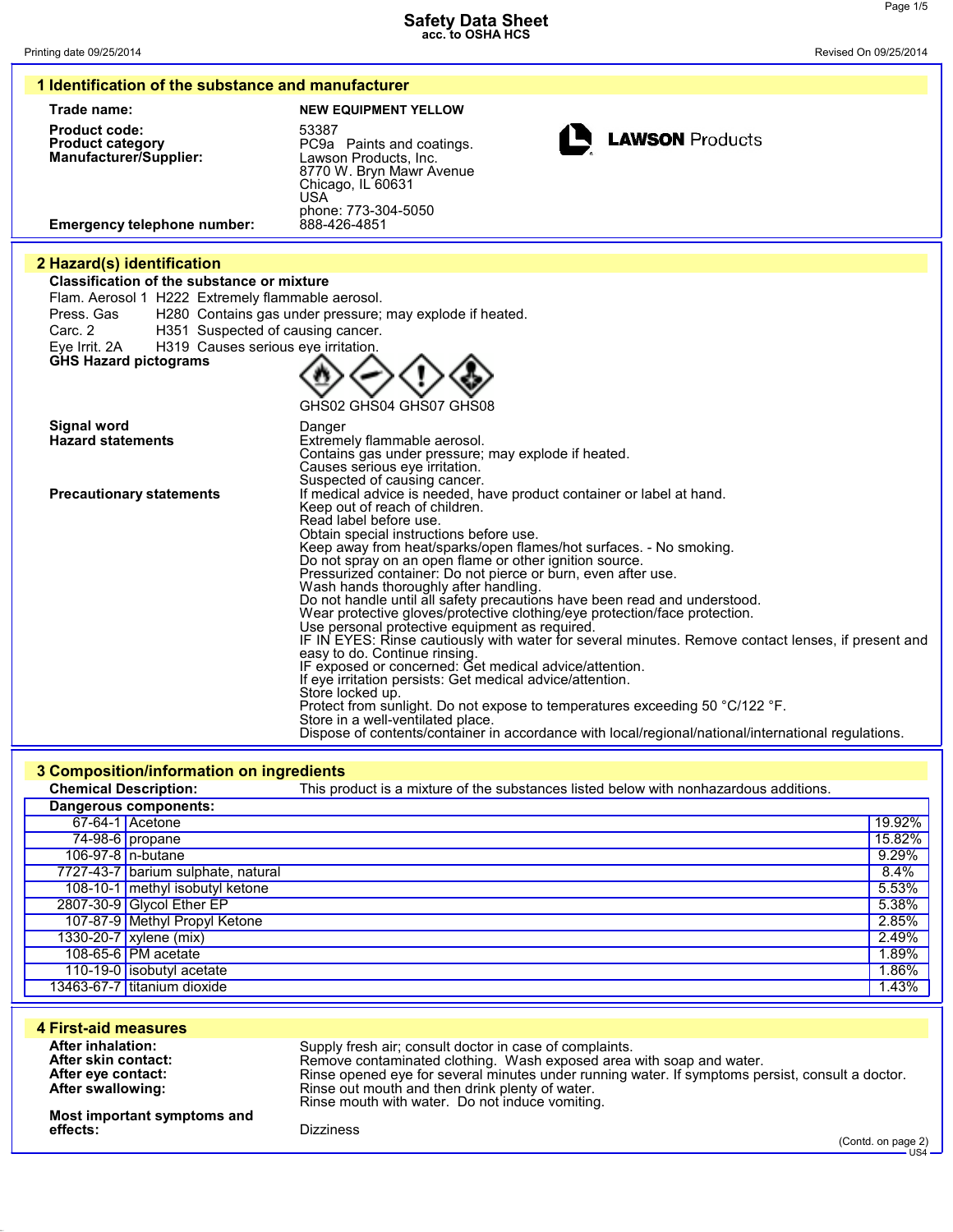Printing date 09/25/2014 Revised On 09/25/2014

L

**Trade name: NEW EQUIPMENT YELLOW**

|                                 |                                                                                                       | (Contd. of page 1)                                                                                                                               |
|---------------------------------|-------------------------------------------------------------------------------------------------------|--------------------------------------------------------------------------------------------------------------------------------------------------|
| attention needed:               | Indication of any immediate medical                                                                   | No further relevant information available.                                                                                                       |
|                                 |                                                                                                       |                                                                                                                                                  |
| <b>5 Fire-fighting measures</b> |                                                                                                       |                                                                                                                                                  |
| <b>Extinguishing agents:</b>    |                                                                                                       | CO2, sand, extinguishing powder, or water spray. Fight larger fires with water spray or alcohol                                                  |
|                                 |                                                                                                       | resistant foam.<br>CO2, extinguishing powder or water spray. Fight larger fires with water spray.                                                |
| <b>Special hazards:</b>         |                                                                                                       | Can form explosive gas-air mixtures.                                                                                                             |
| firefighters:                   | Protective equipment for                                                                              | A respiratory protective device may be necessary.                                                                                                |
|                                 |                                                                                                       |                                                                                                                                                  |
|                                 | 6 Accidental release measures                                                                         |                                                                                                                                                  |
|                                 | Personal precautions, protective                                                                      |                                                                                                                                                  |
|                                 | equipment and emergency                                                                               |                                                                                                                                                  |
| procedures:                     |                                                                                                       | Wear protective equipment. Keep unprotected persons away.<br>Use respiratory protective device against the effects of fumes/dust/aerosol.        |
|                                 | <b>Methods and material for</b>                                                                       |                                                                                                                                                  |
|                                 | containment and cleaning up:                                                                          | Absorb liquid components with liquid-binding material.                                                                                           |
|                                 |                                                                                                       |                                                                                                                                                  |
| <b>7 Handling and storage</b>   |                                                                                                       |                                                                                                                                                  |
| <b>Storage requirements:</b>    | Precautions for safe handling                                                                         | Use only in well ventilated areas.<br>Keep away from sources of heat and direct sunlight. Do not warehouse in subfreezing conditions.            |
|                                 |                                                                                                       | Store locked up.                                                                                                                                 |
|                                 |                                                                                                       |                                                                                                                                                  |
|                                 | 8 Exposure controls/personal protection                                                               |                                                                                                                                                  |
|                                 |                                                                                                       | Components with limit values that require monitoring at the workplace:                                                                           |
| <b>67-64-1 Acetone</b>          |                                                                                                       |                                                                                                                                                  |
| PEL (USA)                       | Long-term value: 2400 mg/m <sup>3</sup> , 1000 ppm                                                    |                                                                                                                                                  |
| REL (USA)                       | Long-term value: 590 mg/m <sup>3</sup> , 250 ppm                                                      |                                                                                                                                                  |
| TLV (USA)                       |                                                                                                       | Short-term value: (1782) NIC-1187 mg/m <sup>3</sup> , (750) NIC-500 ppm<br>Long-term value: (1188) NIC-594 mg/m <sup>3</sup> , (500) NIC-250 ppm |
|                                 | BEI                                                                                                   |                                                                                                                                                  |
| 74-98-6 propane                 |                                                                                                       |                                                                                                                                                  |
| PEL (USA)                       | Long-term value: 1800 mg/m <sup>3</sup> , 1000 ppm                                                    |                                                                                                                                                  |
| REL (USA)                       | Long-term value: 1800 mg/m <sup>3</sup> , 1000 ppm                                                    |                                                                                                                                                  |
| TLV (USA)<br>106-97-8 n-butane  | refer to Appendix F                                                                                   |                                                                                                                                                  |
| <b>REL (USA)</b>                | Long-term value: 1900 mg/m <sup>3</sup> , 800 ppm                                                     |                                                                                                                                                  |
| TLV (USA)                       | Short-term value: 2370 mg/m <sup>3</sup> , 1000 ppm                                                   |                                                                                                                                                  |
|                                 | 7727-43-7 barium sulphate, natural                                                                    |                                                                                                                                                  |
| PEL (USA)                       | Long-term value: 15* 5** mg/m <sup>3</sup>                                                            |                                                                                                                                                  |
|                                 | *total dust **respirable fraction                                                                     |                                                                                                                                                  |
| REL (USA)                       | Long-term value: 10* 5** mg/m <sup>3</sup><br>*total dust **respirable fraction                       |                                                                                                                                                  |
| TLV (USA)                       | Long-term value: 5* mg/m <sup>3</sup>                                                                 |                                                                                                                                                  |
|                                 | *inhalable fraction; E                                                                                |                                                                                                                                                  |
|                                 | 108-10-1 methyl isobutyl ketone                                                                       |                                                                                                                                                  |
| PEL (USA)                       | Long-term value: 410 mg/m <sup>3</sup> , 100 ppm<br>Short-term value: 300 mg/m <sup>3</sup> , 75 ppm  |                                                                                                                                                  |
| REL (USA)                       | Long-term value: 205 mg/m <sup>3</sup> , 50 ppm                                                       |                                                                                                                                                  |
| TLV (USA)                       | Short-term value: 307 mg/m <sup>3</sup> , 75 ppm                                                      |                                                                                                                                                  |
|                                 | Long-term value: 82 mg/m <sup>3</sup> , 20 ppm                                                        |                                                                                                                                                  |
|                                 | BEI<br>107-87-9 Methyl Propyl Ketone                                                                  |                                                                                                                                                  |
| PEL (USA)                       | Long-term value: 700 mg/m <sup>3</sup> , 200 ppm                                                      |                                                                                                                                                  |
| REL (USA)                       | Long-term value: 530 mg/m <sup>3</sup> , 150 ppm                                                      |                                                                                                                                                  |
| TLV (USA)                       | Short-term value: 529 mg/m <sup>3</sup> , 150 ppm                                                     |                                                                                                                                                  |
| 1330-20-7 xylene (mix)          |                                                                                                       |                                                                                                                                                  |
| PEL (USA)                       | Long-term value: 435 mg/m <sup>3</sup> , 100 ppm                                                      |                                                                                                                                                  |
| REL (USA)                       | Short-term value: 655 mg/m <sup>3</sup> , 150 ppm                                                     |                                                                                                                                                  |
| TLV (USA)                       | Long-term value: 435 mg/m <sup>3</sup> , 100 ppm<br>Short-term value: 651 mg/m <sup>3</sup> , 150 ppm |                                                                                                                                                  |
|                                 | Long-term value: 434 mg/m <sup>3</sup> , 100 ppm                                                      |                                                                                                                                                  |
|                                 | <b>BEI</b>                                                                                            |                                                                                                                                                  |
|                                 |                                                                                                       | (Contd. on page 3)                                                                                                                               |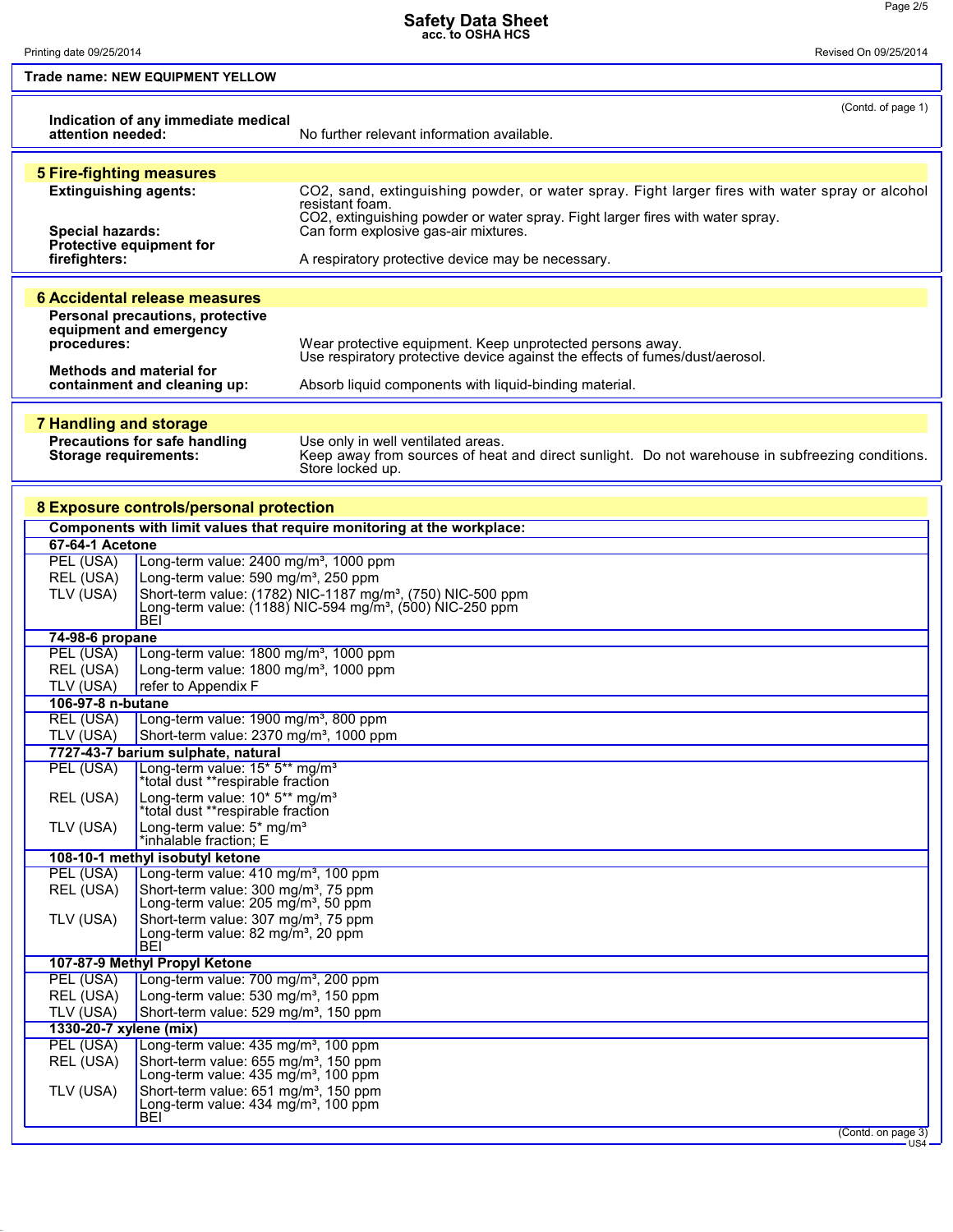## **Trade name: NEW EQUIPMENT YELLOW**

Printing date 09/25/2014 Revised On 09/25/2014

| 200 HANG. NEW EQUITMENT TEEK                                  |                                                                                                                                                                                                             |
|---------------------------------------------------------------|-------------------------------------------------------------------------------------------------------------------------------------------------------------------------------------------------------------|
|                                                               | (Contd. of page 2)                                                                                                                                                                                          |
| 108-65-6 PM acetate                                           |                                                                                                                                                                                                             |
| WEEL (USA) Long-term value: 50 ppm                            |                                                                                                                                                                                                             |
| 110-19-0 isobutyl acetate                                     |                                                                                                                                                                                                             |
| PEL (USA)<br>Long-term value: 700 mg/m <sup>3</sup> , 150 ppm |                                                                                                                                                                                                             |
| REL (USA)<br>Long-term value: 700 mg/m <sup>3</sup> , 150 ppm |                                                                                                                                                                                                             |
| Long-term value: 713 mg/m <sup>3</sup> , 150 ppm<br>TLV (USA) |                                                                                                                                                                                                             |
| Ingredients with biological limit values:                     |                                                                                                                                                                                                             |
| 67-64-1 Acetone                                               |                                                                                                                                                                                                             |
| BEI (USA) 50 mg/L<br>Medium: urine                            |                                                                                                                                                                                                             |
| Time: end of shift                                            |                                                                                                                                                                                                             |
| Parameter: Acetone (nonspecific)                              |                                                                                                                                                                                                             |
| 108-10-1 methyl isobutyl ketone                               |                                                                                                                                                                                                             |
| BEI (USA) 1 mg/L<br>Medium: urine                             |                                                                                                                                                                                                             |
| Time: end of shift                                            |                                                                                                                                                                                                             |
| Parameter: MIBK                                               |                                                                                                                                                                                                             |
| 1330-20-7 xylene (mix)                                        |                                                                                                                                                                                                             |
| BEI (USA) 1.5 g/g creatinine<br>Medium: urine                 |                                                                                                                                                                                                             |
| Time: end of shift                                            |                                                                                                                                                                                                             |
| Parameter: Methylhippuric acids                               |                                                                                                                                                                                                             |
| <b>Hygienic protection:</b>                                   | Keep away from foodstuffs and animal feed. Wash hands after use.                                                                                                                                            |
|                                                               | Immediately remove all soiled and contaminated clothing.<br>Wash hands after use.                                                                                                                           |
|                                                               | Avoid contact with the eyes and skin.                                                                                                                                                                       |
|                                                               | Do not eat or drink while working.                                                                                                                                                                          |
| <b>Breathing equipment:</b>                                   | A respirator is generally not necessary when using this product outdoors or in large open areas. In<br>cases where short and/or long term overexposure exists, a charcoal filter respirator should be worn. |
|                                                               | If you suspect overexposure conditions exist, please consult an authority on chemical hygeine.                                                                                                              |
| Hand protection:                                              | Protective gloves. The glove material must be impermeable and resistant to the substance.                                                                                                                   |
| Eye protection:                                               | Tightly sealed goggles                                                                                                                                                                                      |
|                                                               |                                                                                                                                                                                                             |
| 9 Physical and chemical properties                            |                                                                                                                                                                                                             |
| Appearance:                                                   | Aerosol.                                                                                                                                                                                                    |
| Odor:<br><b>Odor threshold:</b>                               | Aromatic<br>Not determined.                                                                                                                                                                                 |
| pH-value:                                                     | Not determined.                                                                                                                                                                                             |
| Melting point/Melting range                                   | Undetermined.                                                                                                                                                                                               |
| <b>Boiling point:</b>                                         | -44 °C (-47 °F)                                                                                                                                                                                             |
| <b>Flash point:</b>                                           | $-19 °C (-2 °F)$                                                                                                                                                                                            |
| Flammability (solid, gas):                                    | Extremely flammable.                                                                                                                                                                                        |
| Decomposition temperature:                                    | Not determined.                                                                                                                                                                                             |
| Auto igniting:                                                | Product is not self-igniting.                                                                                                                                                                               |
| Danger of explosion:                                          | In use, may form flammable/explosive vapour-air mixture.                                                                                                                                                    |
| <b>Lower Explosion Limit:</b>                                 | 1.7 Vol %                                                                                                                                                                                                   |
| <b>Upper Explosion Limit:</b>                                 | 10.9 Vol %                                                                                                                                                                                                  |
| Vapor pressure:                                               | Not determined.                                                                                                                                                                                             |
| <b>Relative Density:</b>                                      | Between 0.77 and 0.85 (Water equals 1.00)                                                                                                                                                                   |
| Vapour density<br><b>Evaporation rate</b>                     | Not determined.<br>Not applicable.                                                                                                                                                                          |
| Partition coefficient: n-octonal/water: Not determined.       |                                                                                                                                                                                                             |
| Solubility:                                                   | Not determined.                                                                                                                                                                                             |
| <b>Viscosity:</b>                                             | Not determined.                                                                                                                                                                                             |
| <b>VOC content:</b>                                           | 498.9 g/l / 4.16 lb/gl                                                                                                                                                                                      |
| VOC content (less exempt solvents): 46.5 %                    |                                                                                                                                                                                                             |
| <b>MIR Value:</b>                                             | 1.10                                                                                                                                                                                                        |
| <b>Solids content:</b>                                        | 33.1 %                                                                                                                                                                                                      |
|                                                               |                                                                                                                                                                                                             |
| <b>10 Stability and reactivity</b>                            |                                                                                                                                                                                                             |
| <b>Reactivity:</b>                                            | Stable at normal temperatures.                                                                                                                                                                              |
| <b>Conditions to avoid:</b>                                   | Do not allow can to exceed 120 degrees Fahrenheit. Do not warehouse in subfreezing                                                                                                                          |
| <b>Chemical stability:</b>                                    | temperatures.<br>Not fully evaluated.                                                                                                                                                                       |
| Possibility of hazardous reactions:                           | No dangerous reactions known.                                                                                                                                                                               |
| Incompatible materials:                                       | No further relevant information available.                                                                                                                                                                  |
|                                                               | (Contd. on page 4)<br>$US4 -$                                                                                                                                                                               |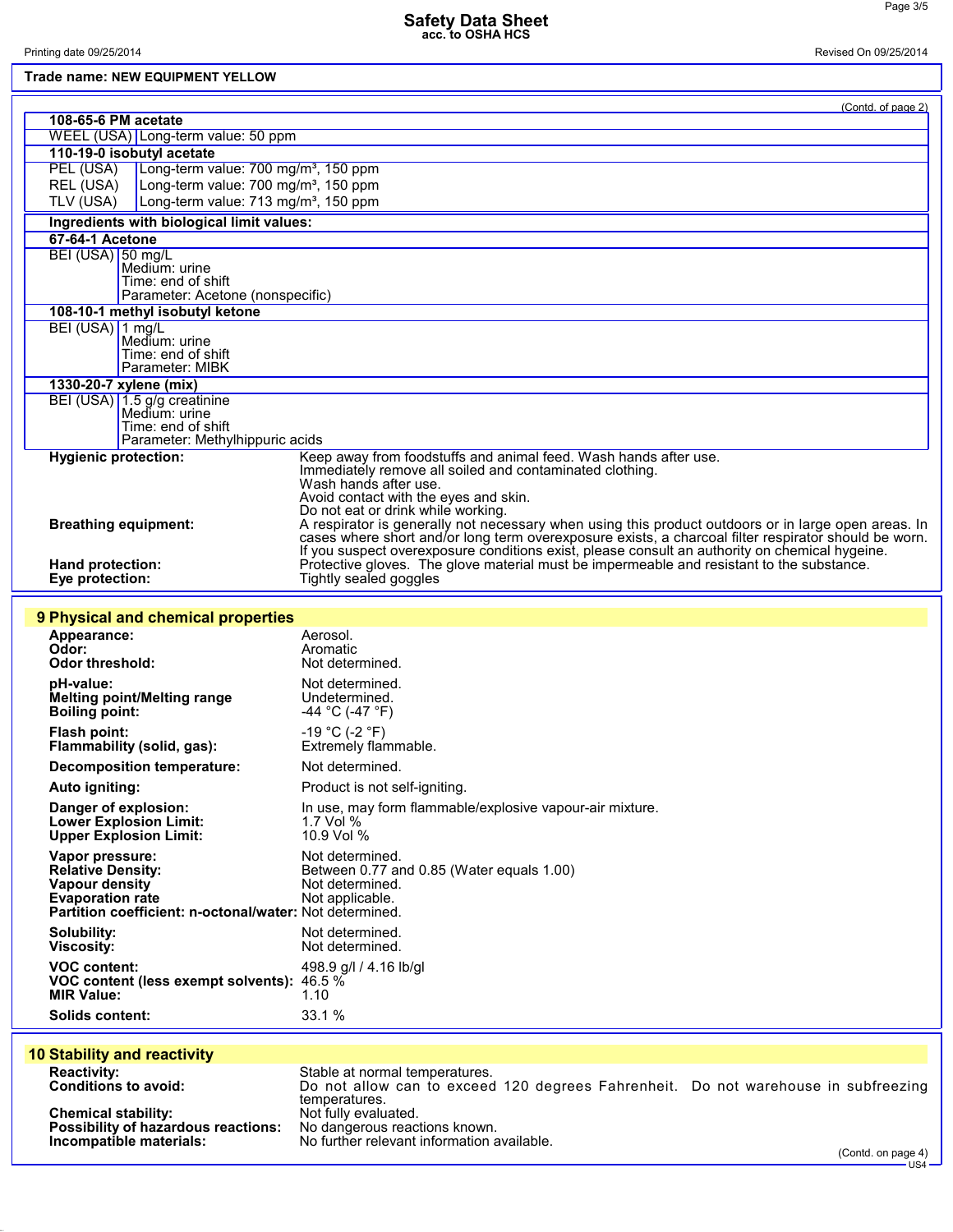| Hazardous decomposition:                                                                            | (Contd. of page 3)<br>No dangerous decomposition products known.                                                                           |
|-----------------------------------------------------------------------------------------------------|--------------------------------------------------------------------------------------------------------------------------------------------|
|                                                                                                     |                                                                                                                                            |
| <b>11 Toxicological information</b><br>LD/LC50 values that are relevant for classification:         |                                                                                                                                            |
| 106-97-8 n-butane                                                                                   |                                                                                                                                            |
| Inhalative LC50/4 h 658 mg/l (rat)                                                                  |                                                                                                                                            |
| 108-10-1 methyl isobutyl ketone                                                                     |                                                                                                                                            |
| <b>LD50</b><br>$\sqrt{2100}$ mg/kg (rat)<br>Oral<br>16000 mg/kg (rab)<br>LD <sub>50</sub><br>Dermal |                                                                                                                                            |
| Inhalative LC50/4 h 8.3-16.6 mg/l (rat)                                                             |                                                                                                                                            |
| 1330-20-7 xylene (mix)                                                                              |                                                                                                                                            |
| Oral<br>LD <sub>50</sub><br>8700 mg/kg (rat)                                                        |                                                                                                                                            |
| LD50<br>2000 mg/kg (rbt)<br>Dermal<br>Inhalative LC50/4 h 6350 mg/l (rat)                           |                                                                                                                                            |
| 108-65-6 PM acetate                                                                                 |                                                                                                                                            |
| LDS0<br>Oral<br>8500 mg/kg (rat)                                                                    |                                                                                                                                            |
| Inhalative LC50/4 h 35.7 mg/l (rat)                                                                 |                                                                                                                                            |
| 110-19-0 isobutyl acetate<br>Oral<br>LD50<br>4763 mg/kg (rbt)                                       |                                                                                                                                            |
| 13463-67-7 titanium dioxide                                                                         |                                                                                                                                            |
| >20000 mg/kg (rat)<br>Oral<br>LD <sub>50</sub>                                                      |                                                                                                                                            |
| LD <sub>50</sub><br>>10000 mg/kg (rbt)<br>Dermal                                                    |                                                                                                                                            |
| Inhalative LC50/4 h $>6.82$ mg/l (rat)<br>Information on toxicological effects: No data available.  |                                                                                                                                            |
| <b>Sensitization:</b>                                                                               | No sensitizing effects known.                                                                                                              |
| <b>Carcinogenic categories</b>                                                                      |                                                                                                                                            |
| IARC (International Agency for Research on Cancer)                                                  |                                                                                                                                            |
| 108-10-1 methyl isobutyl ketone                                                                     | 2B                                                                                                                                         |
| 1330-20-7 xylene (mix)<br>13463-67-7 titanium dioxide                                               | 3<br>2B                                                                                                                                    |
| <b>NTP (National Toxicology Program)</b>                                                            |                                                                                                                                            |
| None of the ingredients is listed.                                                                  |                                                                                                                                            |
| <b>OSHA-Ca (Occupational Safety &amp; Health Administration)</b>                                    |                                                                                                                                            |
| None of the ingredients is listed.                                                                  |                                                                                                                                            |
|                                                                                                     |                                                                                                                                            |
| <b>12 Ecological information</b>                                                                    |                                                                                                                                            |
| <b>Aquatic toxicity:</b>                                                                            | Hazardous for water, do not empty into drains.                                                                                             |
| Persistence and degradability:<br><b>Bioaccumulative potential:</b>                                 | The product is degradable after prolonged exposure to natural weathering processes.<br>No further relevant information available.          |
| <b>Mobility in soil:</b>                                                                            | No further relevant information available                                                                                                  |
| Other adverse effects:                                                                              | No further relevant information available.                                                                                                 |
|                                                                                                     |                                                                                                                                            |
| <b>13 Disposal considerations</b>                                                                   | Dispose of in accordance with local, state, and federal regulations. Do not puncture, incinerate, or compact. Partially empty cans must be |
|                                                                                                     | disposed of responsibly. Do not heat or cut empty containers with electric or gas torches.                                                 |
| <b>Recommendation:</b>                                                                              | Completely empty cans should be recycled.                                                                                                  |
|                                                                                                     |                                                                                                                                            |
| <b>14 Transport information</b><br><b>UN-Number</b>                                                 | <b>UN1950</b>                                                                                                                              |
| <b>DOT</b>                                                                                          | Aerosols, flammable                                                                                                                        |
| <b>ADR</b><br>Transport hazard class(es):                                                           | 1950 Aerosols                                                                                                                              |
| Class                                                                                               | 2.1                                                                                                                                        |
| <b>Marine pollutant:</b>                                                                            | No                                                                                                                                         |
| Special precautions for user:<br><b>EMS Number:</b>                                                 | Warning: Gases<br>$F-D, S-U$                                                                                                               |
| <b>Packaging Group:</b>                                                                             |                                                                                                                                            |
| <b>UN "Model Regulation":</b>                                                                       | UN1950, Aerosols, 2.1                                                                                                                      |
| <b>15 Regulatory information</b>                                                                    |                                                                                                                                            |
| <b>SARA Section 355 (extremely hazardous substances):</b>                                           |                                                                                                                                            |
| None of the ingredients in this product are listed.                                                 |                                                                                                                                            |
|                                                                                                     | (Contd. on page 5)<br>US <sub>4</sub>                                                                                                      |
|                                                                                                     |                                                                                                                                            |